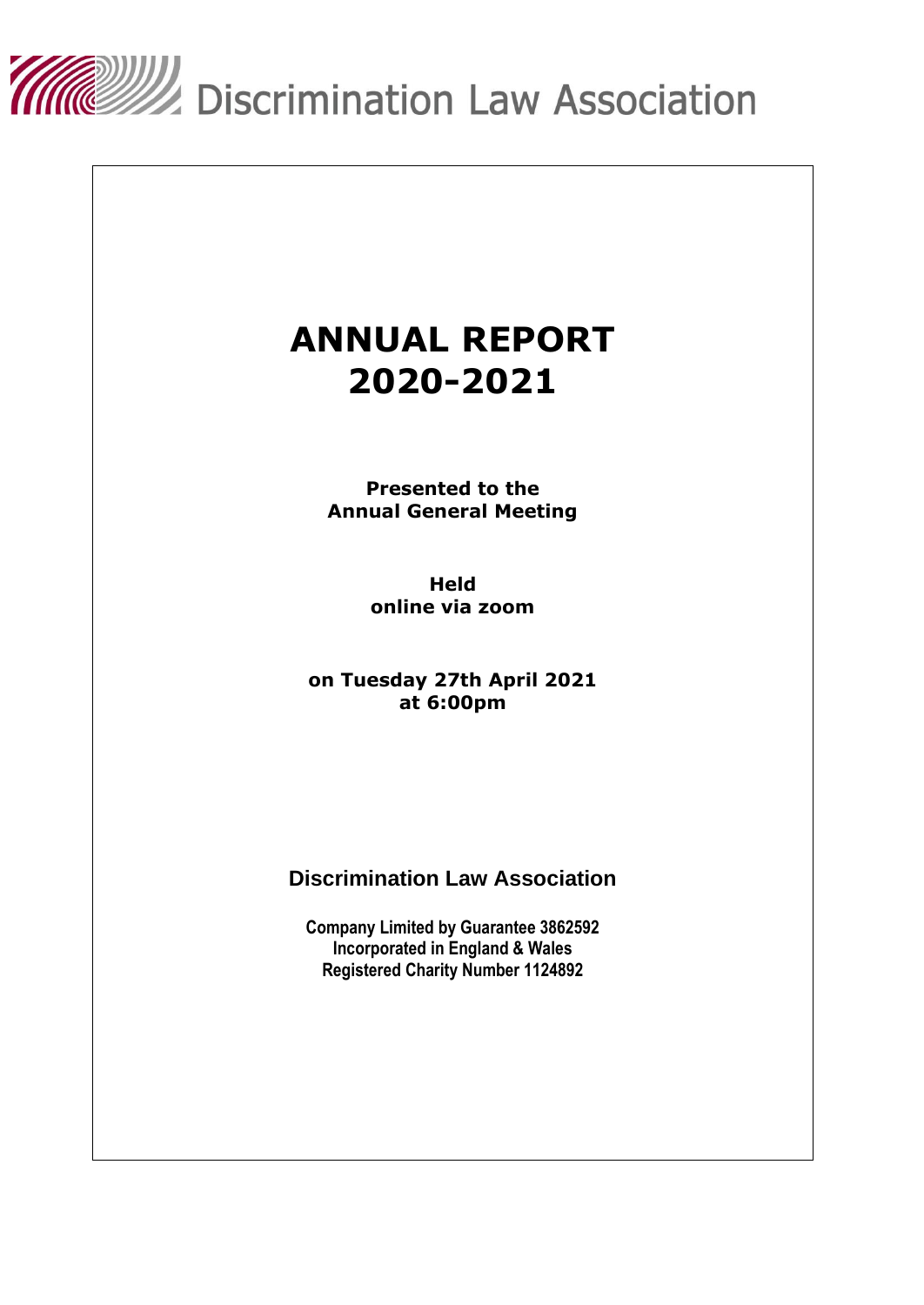*DLA Annual Report 2020-21*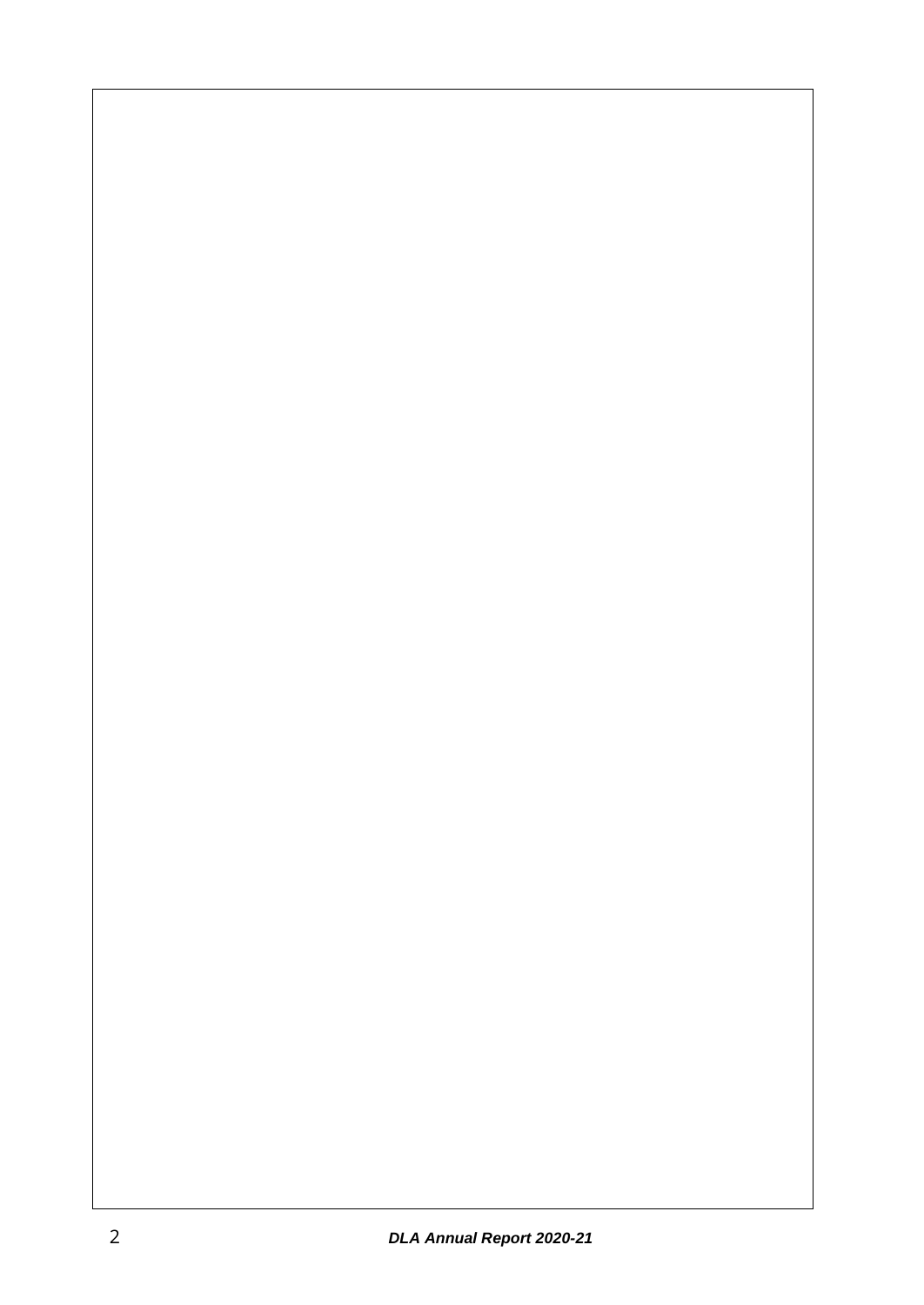# **Contents**

| <b>Section</b>    | <b>Subject</b>                     | Page |
|-------------------|------------------------------------|------|
| 1.                | <b>History and Aims</b>            | 5    |
| 2.                | <b>Overview and Chair's Report</b> | 6    |
| 3.                | Membership                         | 9    |
| 4.                | <b>Briefings and E-mail News</b>   | 10   |
| 5.                | <b>Practitioner Group Meetings</b> | 12   |
| 6.                | Influencing Law and Policy         | 12   |
| <b>Appendix 1</b> | <b>Staffing</b>                    | 14   |
| <b>Appendix 2</b> | <b>Support and Thanks</b>          | 14   |
| <b>Appendix 3</b> | <b>Executive Committee</b>         | 15   |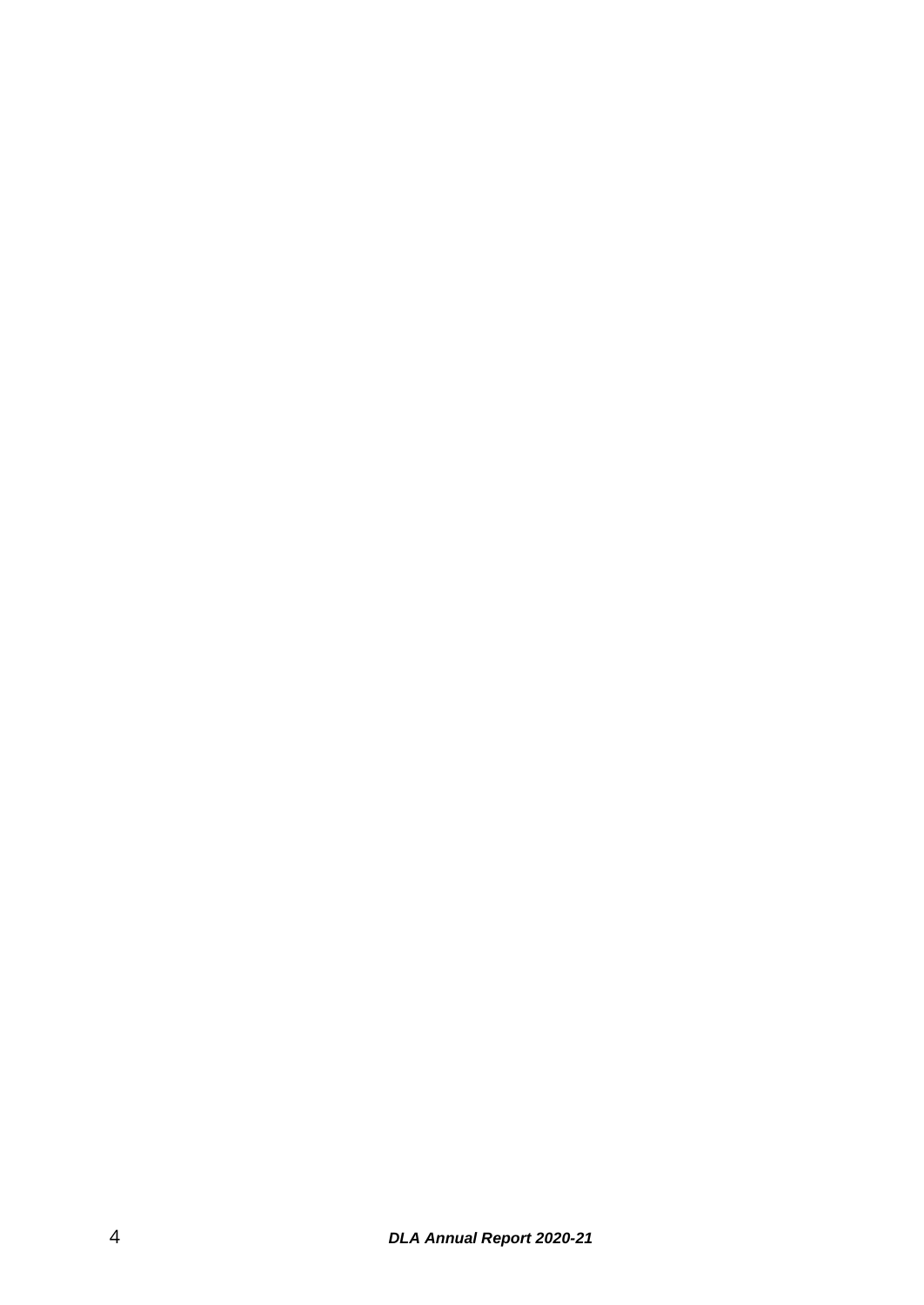### **1. History and Aims**

At a time when much of the public funding for supporting victims of discrimination has either been removed or is under serious threat, the Discrimination Law Association remains fully committed to advocate and support a complainant-centred approach to anti-discrimination law and practice.

The DLA was founded in 1995 for the purpose of advocating for better legal protection for complainants in discrimination law though engaging with the political and legislative process and improving education and increasing resources for those involved in practice.

From the start, strong emphasis has been placed on the important role of the voluntary sector and trade unions, and that remains the case today.

In 1998 a three-year grant was received from the Community Fund which enabled us to employee a part-time member of staff to assist us in our activities, and we have continued to do so ever since, even though we are now self-sufficient.

In 1999 we were incorporated as a company limited by guarantee.

In 2008 the Association was granted charitable status. Our charitable aims are to promote good community relations by improving the assistance and support given to people who are or may be subjected to discrimination and to advance education and training in the field of legal representation for people who are or may be subjected to discrimination.

The DLA acts as a forum of lawyers and advisers and others who deal with discrimination law in considering the impact of proposed changes to the law and submitting responses and in disseminating training and good practice. Looking beyond our membership, the DLA works to encourage the development of meaningful public discourse on defeating discrimination amongst legislators, policy makers and civil society generally.

Membership is open to any lawyer, legal or advice worker, trade unionist, equality officer or other person substantially engaged or interested in discrimination law and any organisation, firm, company or other body engaged or interested in discrimination law. The membership comprises, in the main, persons concerned with discrimination law from a complainant perspective.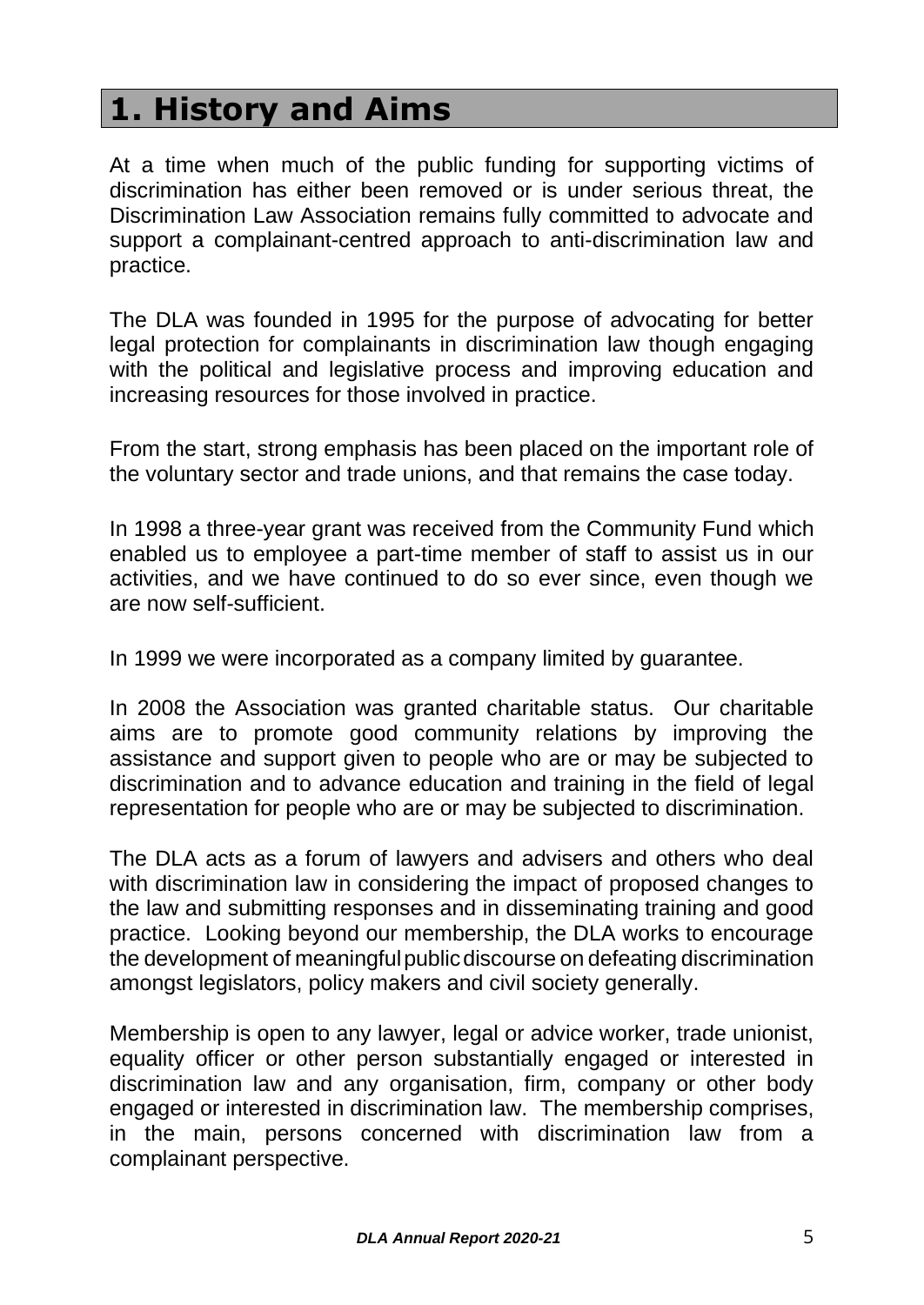## **2. Overview and Chair's Report**

This Chair's report covers the period from the previous AGM in February 2020 to today's date, 27 April 2021.

This term began with the nomination of a substantially new committee, with a number of DLA titans having stood down over successive years and taking with them a wealth of knowledge and experience. We are grateful to them for their service and contributions, which are noted in their absence. The term also began with no elected chair, however Annapurna Waughray and Colin Davidson were duly confirmed by the committee to share this responsibility throughout the course of this Executive Term.

No one will be unaware of the impact that coronavirus has had on the world over the course of the last year and it will have touched many of us deeply. There have been multiple reports undertaken (such as those by The Health Foundation, Public Health England and The Women and Equalities Committee, as well as available ONS data) which have illustrated the impact COVID-19 has had in entrenching inequalities for those most deprived and disadvantaged already. Whilst the world is evolving and adapting to this new threat, our systems are slow to respond and we require to ensure this entrenchment isn't perpetuated for years to come. The DLA has work to do in the coming year to continue to shine a light on these inequalities and look for ways to challenge the Government's inaction on these divisions and to ensure that generations are not left behind by the inequalities that already exist across health, employment, housing and access to benefits and public funds. This work has begun though PGMs including the "Roundtable on Covid-19 and discrimination law" and articles in Briefings and discussions in conference.

The DLA and its Executive Committee have not been unaffected by the pandemic in an administrative and personal capacity, as have other charities and voluntary organisations. This has affected our functionality as we have pivoted to an online-only presence, and committee members have dealt with the ongoing impact of the pandemic on their own personal and professional lives whilst seeking to contribute to the firstclass work of the charity. We would like to say thank you to all the Executive Committee members throughout the year who have given their free time in difficult personal and professional circumstances. Thanks goes out, as always, to our administrator, Chris Atkinson, who has kept the ship steady during the transition of committees and these difficult circumstances.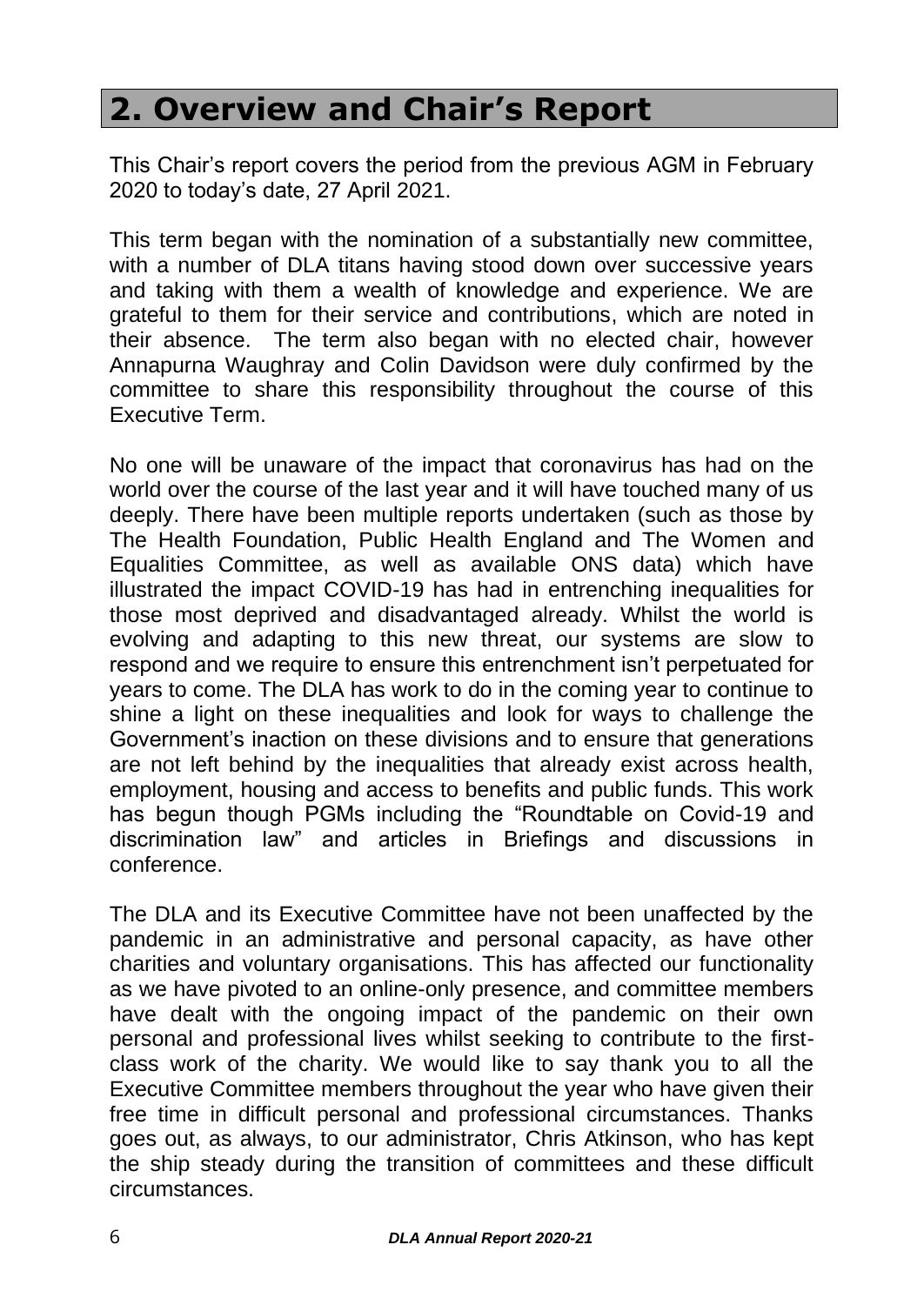During this crisis the world has also been shaken by the tragic murder of George Floyd in May 2020. We then witnessed the mobilisation of the BLM movement that was heard and felt around the globe. The activity of this grassroots movement raised awareness of this tragic, senseless and racist murder such that it could not be ignored and in no small part led to the conviction of the police officer Derek Chauvin this month. Without this type of action it appears inconceivable that this conviction would have taken place, taking into account the original police report having recorded this death as a "medical incident" and the previous string of police killings, which have resulted in no such action.

It is therefore horrifying to see the current Government seeking to push through legislation in The Police, Crime, Sentencing and Courts Bill that could be utilised to further suppress similar types of grassroots action here in the UK. This Government has already been utilising the current coronavirus regulations to detain and fine activists protesting on behalf of BLM and other movements.

This has been illustrated shockingly in the recent police use of these regulations to forcibly arrest women at the vigils for Sarah Everard in London. This was particularly stark given that the man arrested for the kidnap and murder of Sarah Everard is a police officer.

The current legislation has also been used most recently to fine a 61 year-old NHS worker £10,000 for organising a protest against the Government's 1% pay-rise for NHS staff, which is in effect a real-time cut to their wages. This is in the midst of a global pandemic where NHS workers have been asked to put their lives on the line and the Government has rewarded them with little more than empty promises and a clap on the doorstep.

As such there is little hope this new legislation will be used proportionately and will not amount to a wholesale infringement of individuals' Human Rights. With evidence (as highlighted in previous *Briefings* articles and PGMs) that BAME people are 54% more likely to be fined under coronavirus rules for protesting that than white people, and that those who are young or from disadvantaged and underprivileged backgrounds are likewise more likely to receive fines, it appears clear that this legislation will further entrench discriminatory policing, which disproportionately affects those from ethnic minorities and those who are already being disadvantaged by the pandemic. This is a further concern when considering the research that shows these fines can be successfully challenged with the correct advice, which may again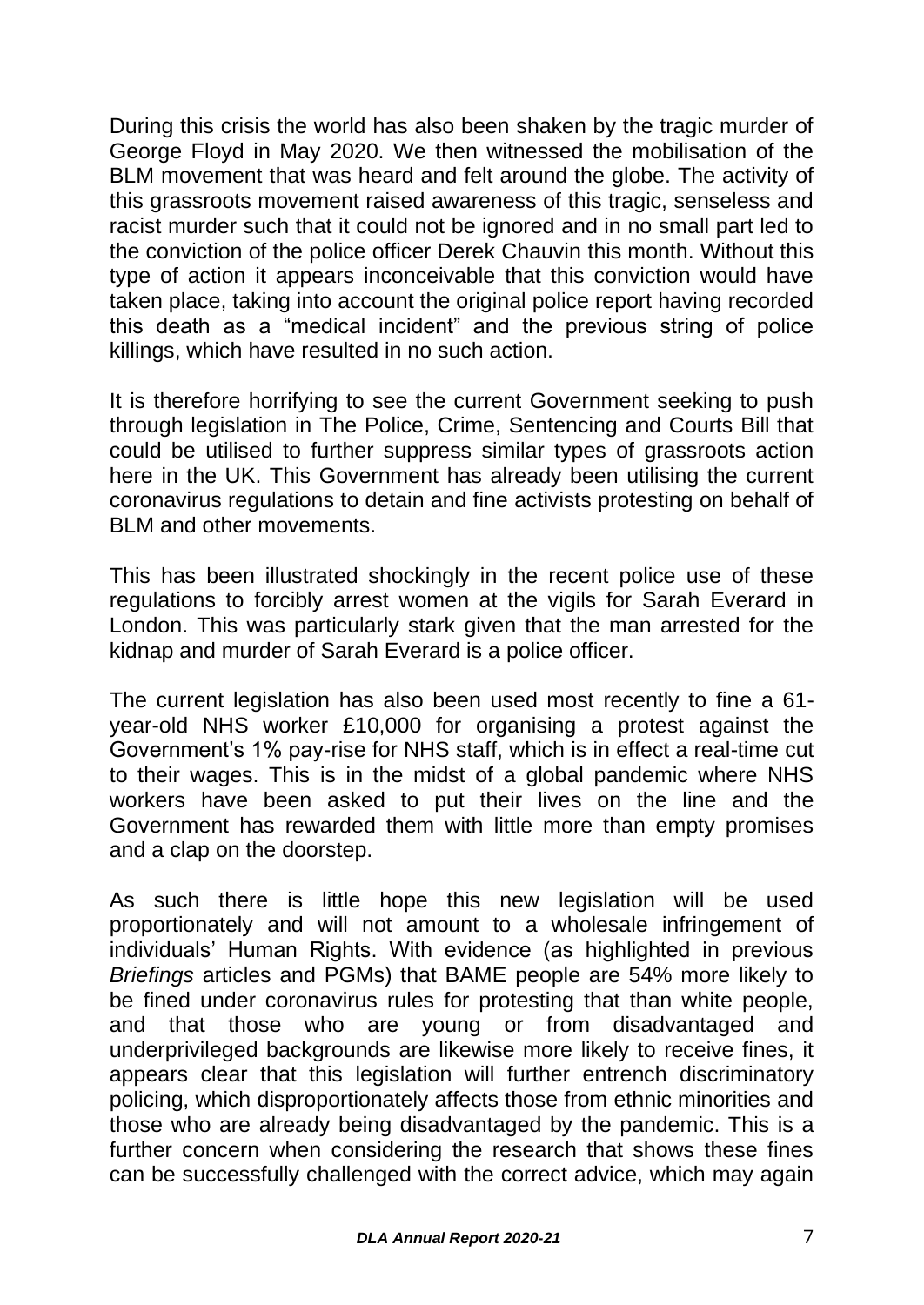disproportionately affect those who cannot pay the fine or have access to legal advice and may face a criminal record as a result. The DLA hosted a PGM related to "Discriminatory policing, justice and the right to protest during Covid" that covered a number of these issues and was well received by those in attendance. It may be that an updated or refresher PGM is required on this in due course.

Despite this gloomy outlook, there have been a number of positives to take away from the DLA activity this year. The DLA hosted its first entirely online conference, which appears to have been a considerable success and received overwhelmingly positive feedback, along with some constructive criticism. Hosted over two weeks the online format allowed us to introduce speakers from throughout the UK and also across the world. We had esteemed speakers from South Africa and the USA as well as home grown talent. We had a live captions facility for those who wished to make use of them, seeking to make the new format as accessible as possible to all. The learning from online PGM's and conference will be utilised moving forward in seeking to include and empower members and beneficiaries from all-around the UK, some of whom were not previously able to make our predominantly Londonbased physical meetings.

With the conference being online this year we also took the decision to decrease the cost of this substantially in seeking to attract a wider audience. Despite the drop in cost we were able to deliver a similar income to that of last year's conference due to the increased attendance on the basis of the online format.

Financially the DLA has also benefited from exceptionally kind donations over the course of the year, ranging from £10 - £1,600. We thank all of our kind donors for their assistance in keeping the charity financially secure.

In order to safeguard the charity's finances on behalf of our beneficiaries we also took advantage of the government furlough scheme for a period to furlough our administrator (with his explicit consent and approval) on a part-time basis, allowing us to continue to function whilst protecting the finances for future and uncertain years. As such you will see from our financial reports we have achieved a surplus in this year, despite the pressures on the charity.

We have also begun a redesign of *Briefings*, which you may have noticed with the initial step of placing the index at the front for ease of reference. We have undertaken a survey of readers to find out how *Briefings* is utilised and how this can be improved to make it more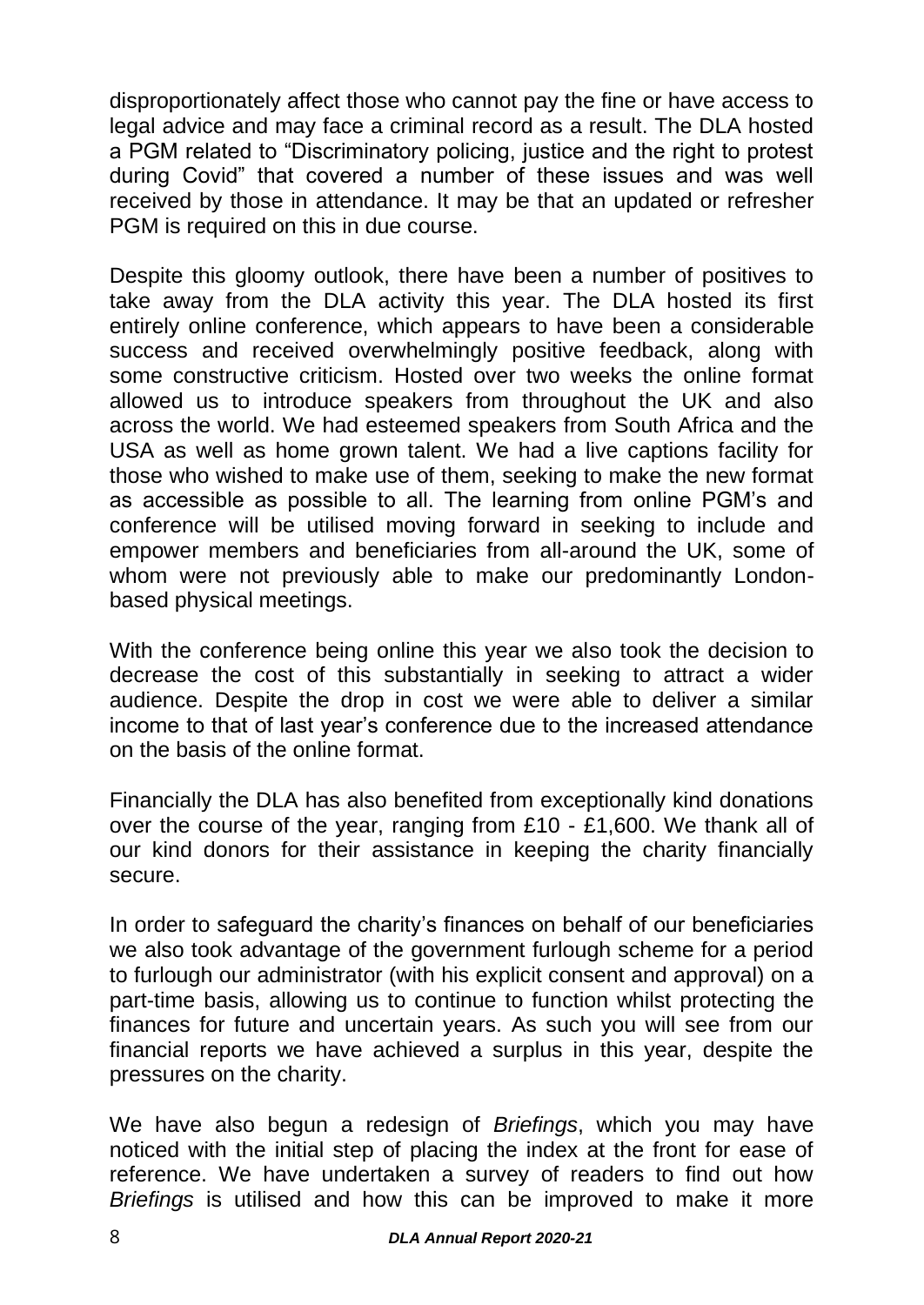accessible and beneficial to the readership, we thank those who contributed to this survey. As a result of these findings we are currently updating the layout and content, which will roll out early in the next session.

With so much activity online now, we have also taken the opportunity to review the website and will be upgrading the website operating system to ensure this is fit for purpose in the digital age.

The committee has also taken steps in reviewing internal policies, procedures and governing documents with a view to bringing these up to date. An exercise we will carry into the next session.

This year has required a concerted effort from everyone involved in the committee and those members who have been involved in responses to consultation and providing content for briefings, and conference, this of course includes Geraldine and Alison for all their work on *Briefings* and the redesign. We thank you all for your contributions to keeping the charity functioning on behalf of its beneficiaries and members.

### **3. Membership**

Membership of the DLA has held up well over this past year. As of 31<sup>st</sup> March 2021, DLA membership stood at 245 members, made up of:

- 82 solicitor/barristers
- 51 individuals other (including academics, trainers, consultants, trade unionists)
- 55 student/unwaged/retired
- 27 voluntary organisations/law centres
- 6 large solicitors firms
- 5 medium solicitors firms
- 6 small solicitors firms
- 13 national organisations (including equality bodies, trade unions)

Overall membership was slightly up as compared with the same time last year (213 members) and is now only just below the levels of previous years when we had just 250-300 members. However, we have now rather more individual memberships and rather fewer organisations than in the past.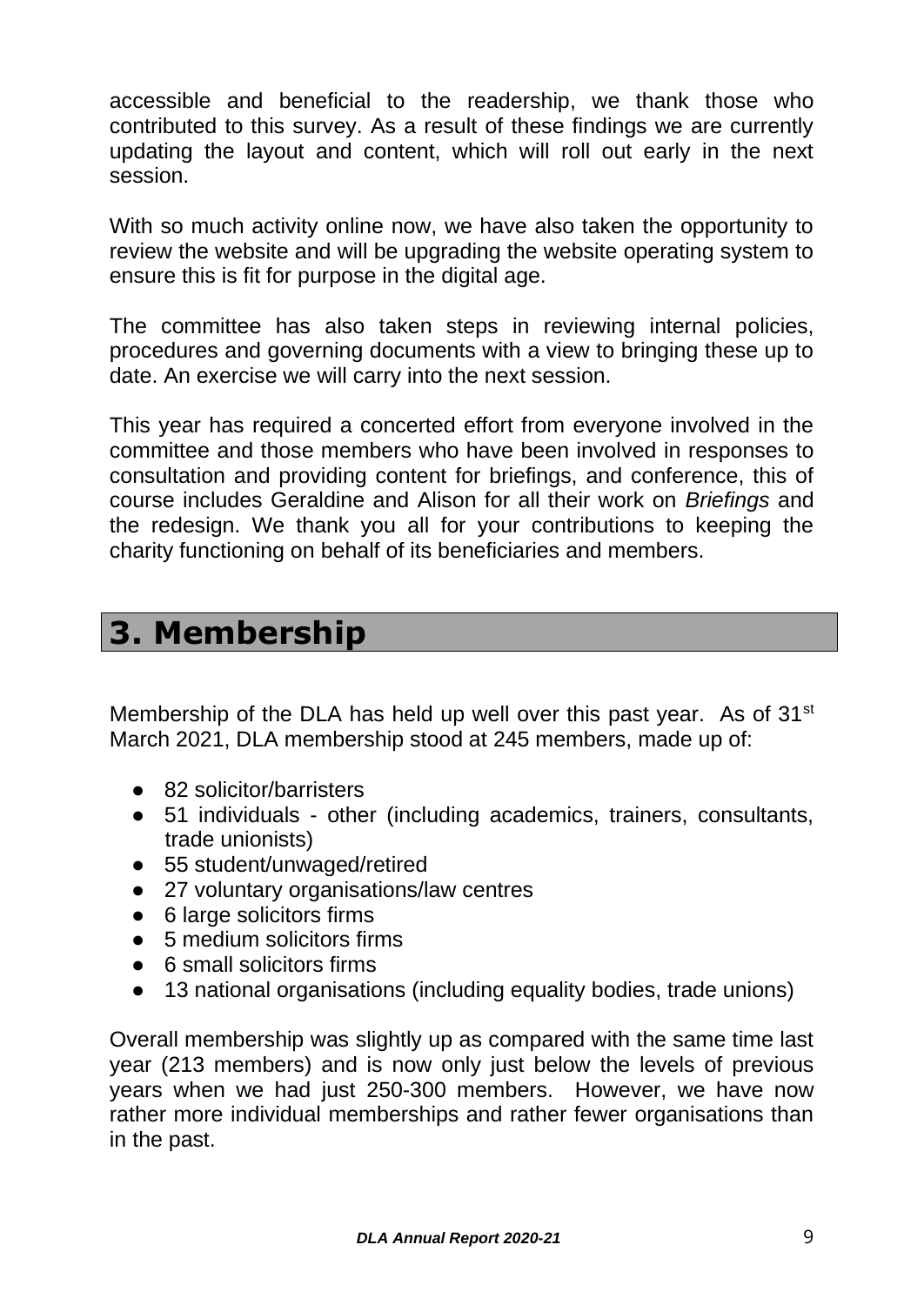It is encouraging that there is still a steady flow of new membership applications but the challenge for this coming year will be to retain existing members and recruit new ones. We are especially concerned to retain our members who depend on grants from public authorities and/or legal aid whose survival is at risk due to government spending cuts and reform of legal aid; they make an extremely valuable contribution to the work of DLA as well as to members of the public who rely on them for accessible high-quality legal services.

## **4. Briefings and E-mail News**

#### **Briefings**

#### *Briefings*

This year's review of the content of *Briefings* spans four editions published in March, July and November 2020 and March 2021 - a unique and exceptional year. As the impact of COVID-19 continues to unfold, its exposure so far of entrenched inequalities in our society has been stark; inequalities of wealth, power and access to resources, contrasted with the unequal access of marginalised or vulnerable groups to resources, education, jobs, benefits and health and other services. Challenging the disproportionate impact of the pandemic on women, ethnic minorities, older people, young people, and disabled people will continue to be a major focus of *Briefings* as 2021 progresses.

The nine articles and 42 case reports included in *Briefings* in 2020/21 highlighted some of these issues as they began to emerge.

In July Catherine Casserley and Chris Fry considered the implications for disabled people of the Coronavirus Act 2020 and the government's response to the pandemic, highlighting some areas for legal challenge such as potential indirect discrimination, failure to make reasonable adjustments or comply with the public sector equality duty. Challenging specific COVID-19 measures was also a theme in the November edition where Declan O'Dempsey, Akua Reindorf and Chris Milsom asked 'Where now for the Public Health England COVID-19 Disparities Review?', setting out some potential legal avenues for holding the government to account.

Recurring and ongoing discrimination issues also appeared in the articles and case reports; these included issues such as women's fight for pension equality (Delve, Safeway v Newton), the correct approach to Article 14 justification, particularly in relation to social policy (*JD & A v*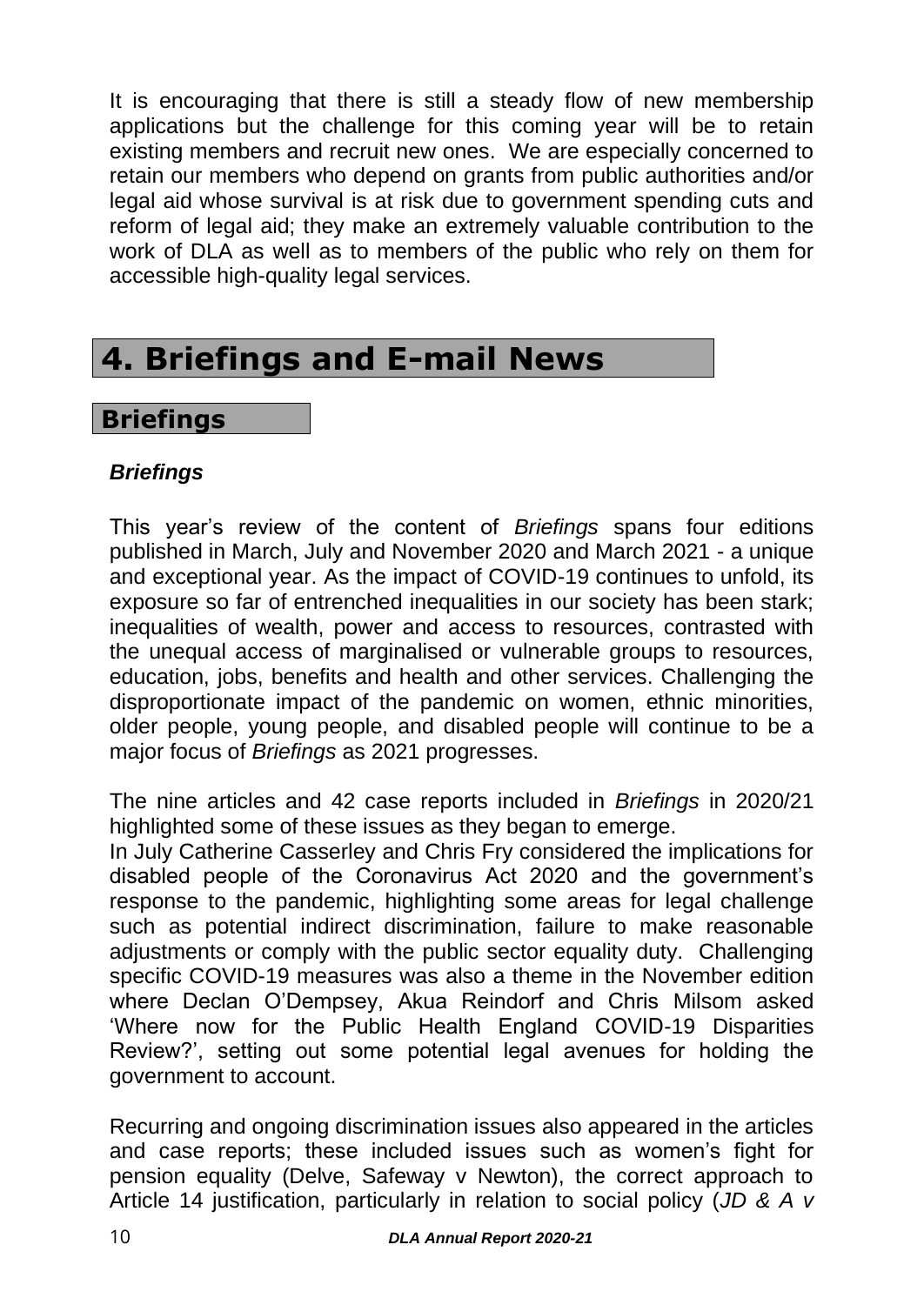*UK*; also *Briefing* 923 by Declan O'Dempsey and Briefing 949 by Adam Straw and Tayyiba Bajwa), equal access to welfare benefits (O'Donnell v Department for Communities; Cox), and many more. Potential institutional race discrimination was reported in *SSHD v R* (Joint Council for the Welfare of Immigrants and others); and in her critique of the Windrush Lessons Learned Review, Jacqueline McKenzie reminded readers of the appalling impact of the Windrush scandal, caused in part by racist immigration legislation and the government's 'hostile environment' policy, on the lives of thousands of Black members of the Windrush generation.

We are extremely fortunate to count some of the most experienced discrimination lawyers and activists in the UK among the DLA's members and supporters. We greatly appreciate their willingness to take the time to write articles and case reports for *Briefings*, particularly in a year when many were coping with exceptional demands in their private and professional lives. Their analysis of legal developments and emerging trends increases and strengthens our understanding of the law and assists the development of equality law. Their commitment is an incalculably rich asset which assists the DLA and *Briefings* to achieve its mission of advancing education in the field of legal representation for people who are or may be subjected to discrimination, and of increasing resources available to those involved in anti-discrimination work. The production of the three annual editions of *Briefings* would not be possible without their commitment, expertise and experience.

These volunteers are drawn from DLA members, executive committee and other supporters, many of whom are included in our active members' database. *Briefings* Editor Geraldine Scullion uses the database to contact and invite active members to contribute to forthcoming editions. If you would like to write for *Briefings* and be included on the database, please contact Chris Atkinson at info@discriminationlaw.org.uk.

We would like to acknowledge the contributions of our editor Geraldine Scullion and our designer Alison Beanland and thank them for their work in producing Briefings.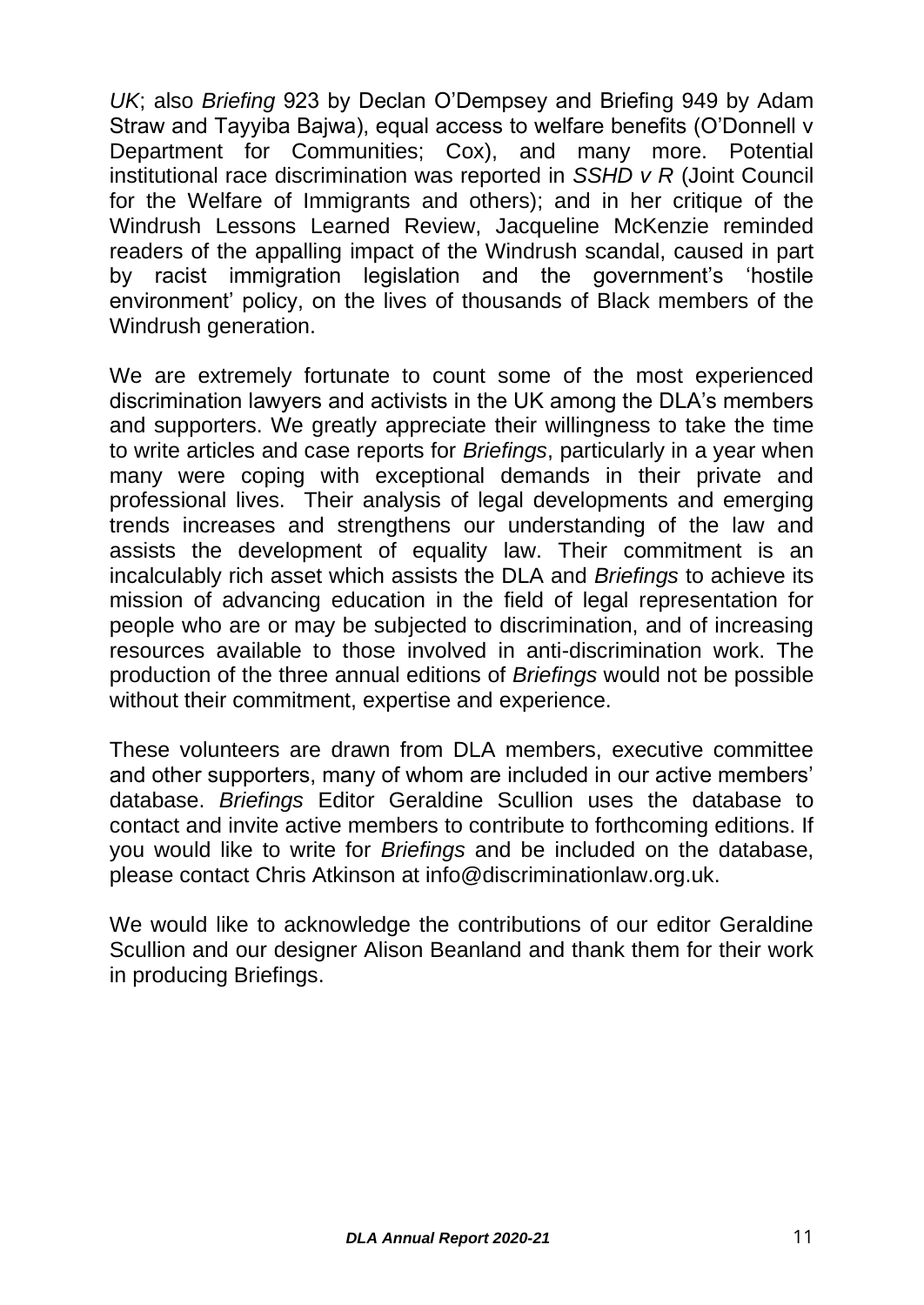#### **E-mail News & Information Circulation**

Over the reporting period, we have circulated 6 issues of the DLA's email News, containing updates on DLA institutional developments and responses to consultations, as well as relevant national and international reports, case updates, conferences, vacancies and discrimination law news, plus information circulated at the request of members.

As of 31<sup>st</sup> March 2021, we had 577 recipients (individual and organisations) on our electronic mailing list and therefore directly receiving our *eNews*.

### **5. Practitioner Group Meetings**

The DLA has continued to run a programme of meetings over this reporting period. Due to the pandemic, these events have had to be run online via zoom but this has had the added advantage of enabling members who live beyond travelling distance into London to attend.

We are grateful to all of our speakers who have given up their time and efforts to help us.

|              | Roundtable on "Covid-19 and      | Betsan Criddle<br>and          |  |  |
|--------------|----------------------------------|--------------------------------|--|--|
| 27 May 2020  | discrimination<br>law:<br>some   | Rachel Owusu-Agyei             |  |  |
|              | tricky issues"                   | (Old Square Chambers)          |  |  |
|              |                                  | Mira Hammad (Garden            |  |  |
|              | Discriminatory<br>policing,      | Court North), Danielle         |  |  |
| 16 July 2020 | justice and the right to protest | Manson (Garden Court)          |  |  |
|              | during Covid"                    | and Shina Animashaun           |  |  |
|              |                                  | (Garden Court)                 |  |  |
| 15 December  | Complex Gender Identities        | Robin<br>Moira<br><b>White</b> |  |  |
| 2020         | and the Equality Act             | (Old Square Chambers)          |  |  |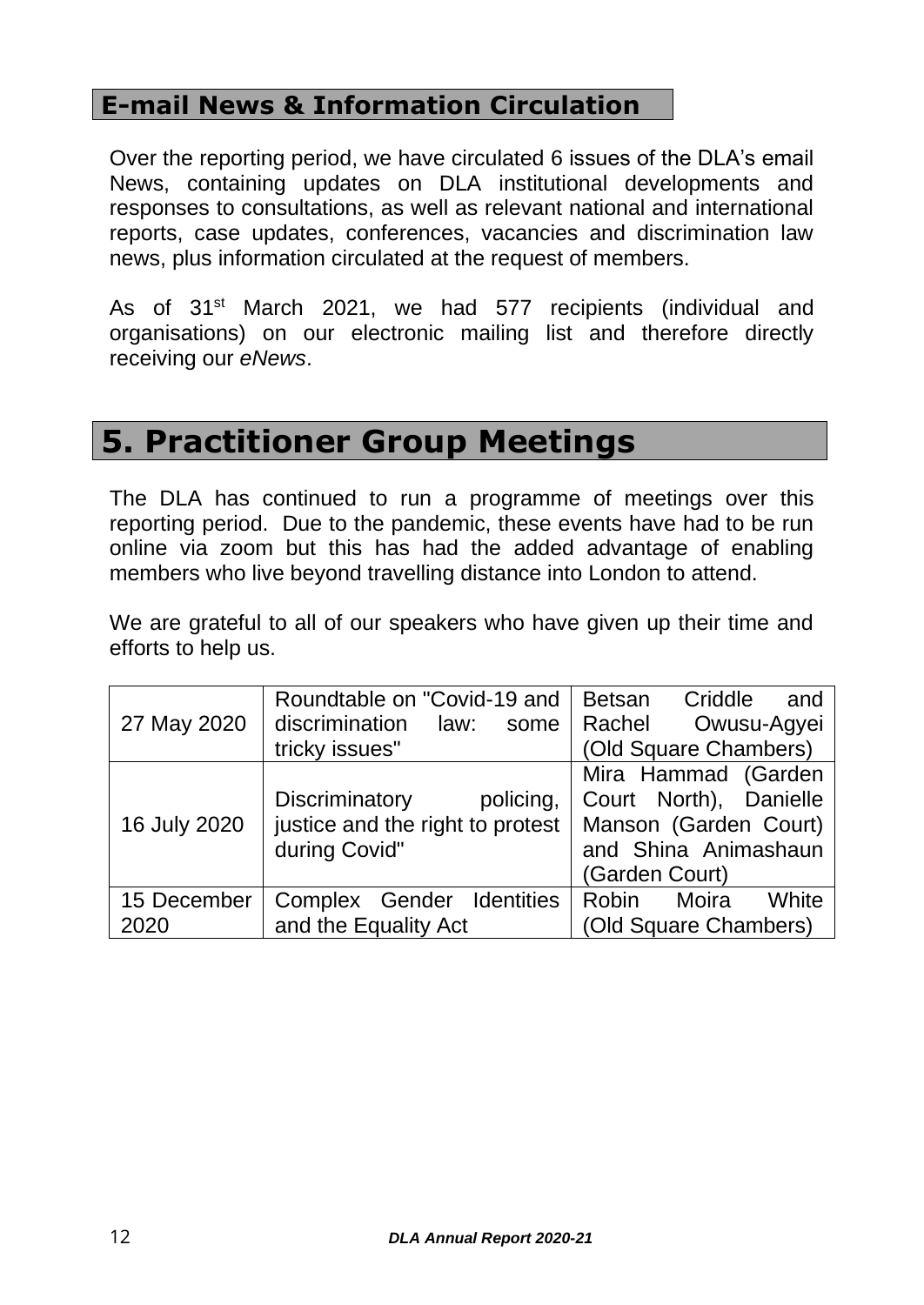## **6. Influencing Law and Policy**

Influencing law and policy is at the heart of the DLA, and we have continued to play an active part in shaping the national debate around discrimination policy.

As well as formal consultation responses, we also engage with other NGOs, and join with other organisations in letters to the press, government departments and others on important topics that we feel touch on the DLA's principles.

In February 2020, the DLA was represented at an EHRC roundtable on reforming the Public Sector Equality Duty specific duties. The EHRC had been working internally on proposals to reform the duty, making it more outcomes-focussed and evidence based. They were engaging Government on the proposals and wanted to get a wide range of input from interested organisations. This first roundtable was with equality and discrimination experts including civil society, lawyers and academics.

As ever, we will create similar opportunities in 2021 so that we can continue to influence law and policy effectively in line with our members' interests.

#### **DLA Submissions**

The DLA made written submissions in relation to the following inquiries / consultations since the previous AGM. They can be downloaded from our website www.discriminationlaw.org.uk:

| Inquiry into the impact of Women and Equalities 30th April |                                                              |  |  |
|------------------------------------------------------------|--------------------------------------------------------------|--|--|
| Coronavirus on people with Committee of the House of 2020  |                                                              |  |  |
| protected characteristics   Commons                        |                                                              |  |  |
| Independent Review of Independent Panel working 19 October |                                                              |  |  |
|                                                            | Administrative Law call for for the Lord Chancellor and 2020 |  |  |
|                                                            | evidence (questioning the $ $ the Chancellor of the Duchy    |  |  |
| Judicial Review process)   of Lancaster                    |                                                              |  |  |

Organisations that the DLA has liaised with over the reporting period include:

- Employment Tribunal User Group
- Equality and Diversity Forum
- Women and Equalities Committee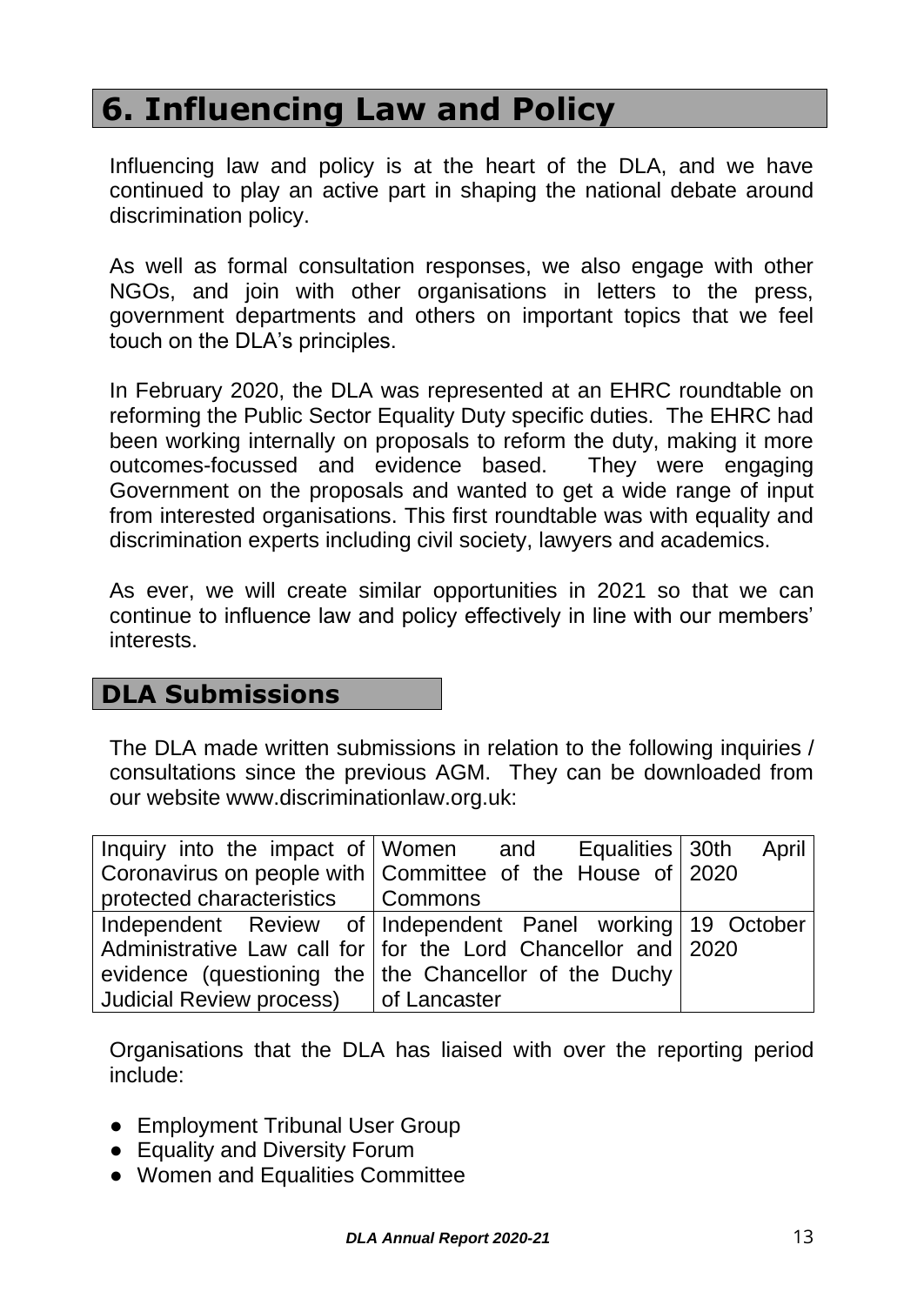### **Appendix 1: Staffing**

Chris Atkinson became the DLA Administrator/Development Officer as a temporary appointment in October 2010 and his permanent position was confirmed in November 2010; he remains in post. This is a part-time post.

There are no other paid or unpaid staff.

### **Appendix 2: Support and Thanks**

For most of the reporting period, events have been held online due to the pandemic but we have benefited from the support of the solicitors' firm Slater & Gordon who hosted Executive Committee meetings and last year's Annual General Meeting before the first lockdown:

We are also extremely grateful to the firm Edwards Duthie Shamash for its generous sponsorship of live-captioning of the Annual Conference in February 2021 and this AGM.